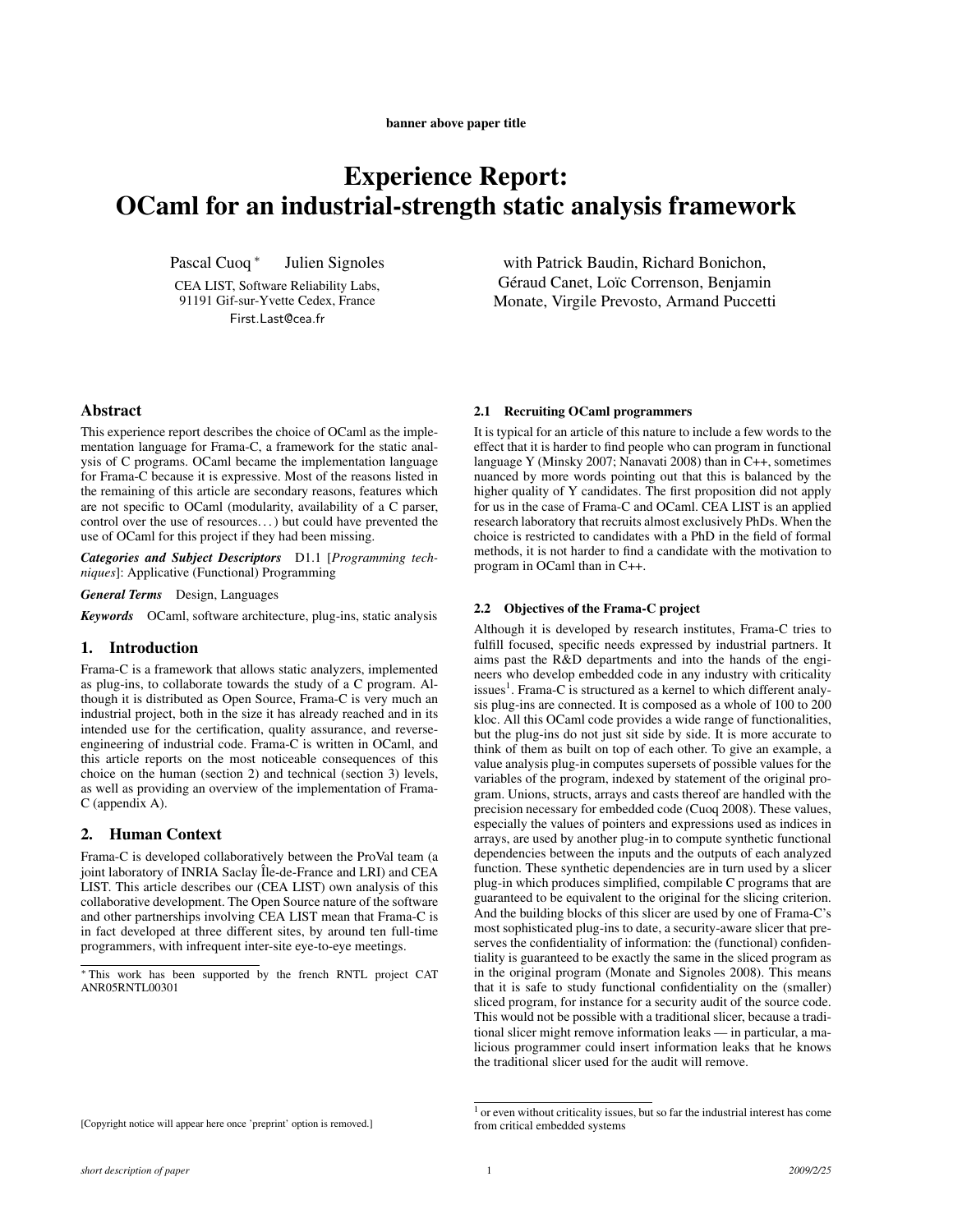#### 2.3 History of Frama-C

At the Software Reliability Labs, Frama-C was initially seen as a major evolution to Caveat (Baudin et al. 2002; Randimbivololona et al. 1999; Delmas et al. 2008), a software verification tool for C programs based on Hoare logic. Caveat is used by Airbus for part of the verification of part of the software embedded in the A380. As the DO-178B standard mandates, Caveat has been qualified by Airbus as a verification tool to be used for the certification of this particular software. Caveat is supported by the Software Reliability Labs but new ideas are now developed within Frama-C.

OCaml was pushed as the implementation language to choose for Frama-C by the new hires, but the actual reason it was accepted is that OCaml was not completely unheard of to the senior researchers there. Indeed, OCaml was already used in the (predominantly C++) Caveat project as the scripting language that allows an interactive validation process to be re-played in batch mode.

## 3. Technical context

#### 3.1 Expressivity

OCaml's expressivity was crucial in the adoption phase of the language. An initial one-person internal prototype was able to produce results that convinced management to extend the experiment to two programmers. Eventually, this prototype was able to persuade industrial users to get involved in a national project.

To be precise, industrial partners agreed to be part of the project because of their previous experiences with the providers of static analyzers in the project. Some of the tools that they were familiar with were written in OCaml (Caduceus by the ProVal team), and some of them weren't (Caveat). The time it takes to build these relationships should not be underestimated, and we are not saying that the choice of any programming language can shorten it.

However, the progress made by Frama-C after the project had started, which can at least partly be attributed to OCaml, convinced the industrial participants to become involved beyond expectations. At each phase of the bootstrap process, OCaml's expressivity was important in quickly writing the proof-of-concept that took the project to the next stage.

#### 3.2 Control over the use of resources

One of Frama-C's first plug-ins was a value analysis based on abstract interpretation. This plug-in computes supersets of possible values for expressions of the program. Among other things, these over-approximated sets are useful to exclude the possibility of a run-time error. In contrast with the heuristic techniques used in other static analysis tools, which may be very efficient but solve a different problem, shortcuts do not work when the question is to correctly — that is, without false negatives — find all possible runtime errors in large embedded programs. The analysis has to start from the entry point of the analyzed program and unroll function calls (and often loops). In addition, the modular nature of Frama-C and the interface that the value analysis aimed at providing to other plug-ins meant that abstract states had to be memorized at each statement, which dictated the choice of persistent data structures, with sharing between identical sub-parts of states (Cuoq and Doligez 2008). This meant at the very least that a garbage-collected language had to be used. While there are popular imperative languages that are garbage-collected nowadays, and some of these languages have huge libraries of data structures ready to use, persistent data structures are often under-represented in these libraries, and are slightly annoying to write in these languages. For writing a static analyzer, one is not worse off with OCaml and a few select libraries (Conchon et al. 2008; Filliâtre and Conchon 2006) than with any of Python, the .NET framework or the Java platform, although it is by no means impossible to write static analyzers in any of these.

#### 3.3 Existence of CIL

CIL (Necula et al. 2002) is an OCaml library that provides a parser and Abstract Syntax Tree (AST)-level linker for C code. CIL is well documented and provides ready-made generic analyses that are very useful to get a prototypal analyzer started. Unlike the earlier mentioned data structures that are nice to find in OCaml but could be written quickly if they were missing, having to write a C parser when one's goal is to write a static analyzer would be a major time-sink. It would have been a significant counter-argument to the choice of OCaml if such a library had not existed. We were probably a little bit lucky, and OCaml is certainly at a disadvantage with respect to other languages from this point of view. We weren't perhaps lucky to find a C parser so much as to be working in a field that is also of interest to academia. So many researchers in software engineering use OCaml for their experiments that despite the amount of work involved, such a parser could be expected to get written someday. On the other hand, finding a library, or even bindings to an existing library, for an OCaml project in a field that does not interest students and researchers could be a problem.

This drawback (less developers implies less available libraries) is mitigated by higher code re-usability when you do find code to re-use, the existence of the Caml Hump2 and the fact that the grapevine works well between OCaml developers. OCaml does not have anything that begins to compare for instance with CPAN, the Comprehensive Perl Archive Network, but it does have a healthy community.

## 3.4 Portability

It would have been an annoyance if the development platform for Frama-C had allowed it to be used only on Unix variants, because many potential users only have access to Windows stations. Unix being the system used by the majority of the researchers at the Software Reliability Labs, the switch to a Windows-only platform was not considered. Motivated users — and at this time actually deploying formal methods requires motivation anyway — have found their way past this limitation for previous projects developed at the Labs.

From this point of view, the choice of OCaml (and later of the GTK+ toolkit for the graphical interface, through the lablgtk bindings) was an excellent compromise, with Unix clearly being the primary platform of the compiler, and Win32 robustly supported through either Cygwin or Visual C++. Compiling a large OCaml project on Windows+Cygwin is slow. This is probably caused one way or the other by the use of Unix compilation idioms (configuration script, makefile) on an OS where things are usually done differently, and is not a limitation in this context.

It should be noted that many OCaml developments are referenced in the source distribution GODI, with dependency lists and automated compilation scripts. All of those Frama-C dependencies that are written in OCaml are referenced in GODI, and Frama-C itself is. Some Frama-C users who have no interest in OCaml outside of Frama-C have found that this was the most convenient installation path for them.

Frama-C has been tested under Windows, Mac OS X, Solaris (32-bit), OpenBSD and Linux. Binaries are also distributed for some of these platforms.

*64-bit readiness* A 64-bit address space is available to OCaml programs for many 64-bit platforms. Frama-C compiles in both 32- and 64-bit mode, and the resulting versions are functionally identical. This was not a big effort, as OCaml encourages to write

 $2$  The Caml Hump an is informal central repository for OCaml libraries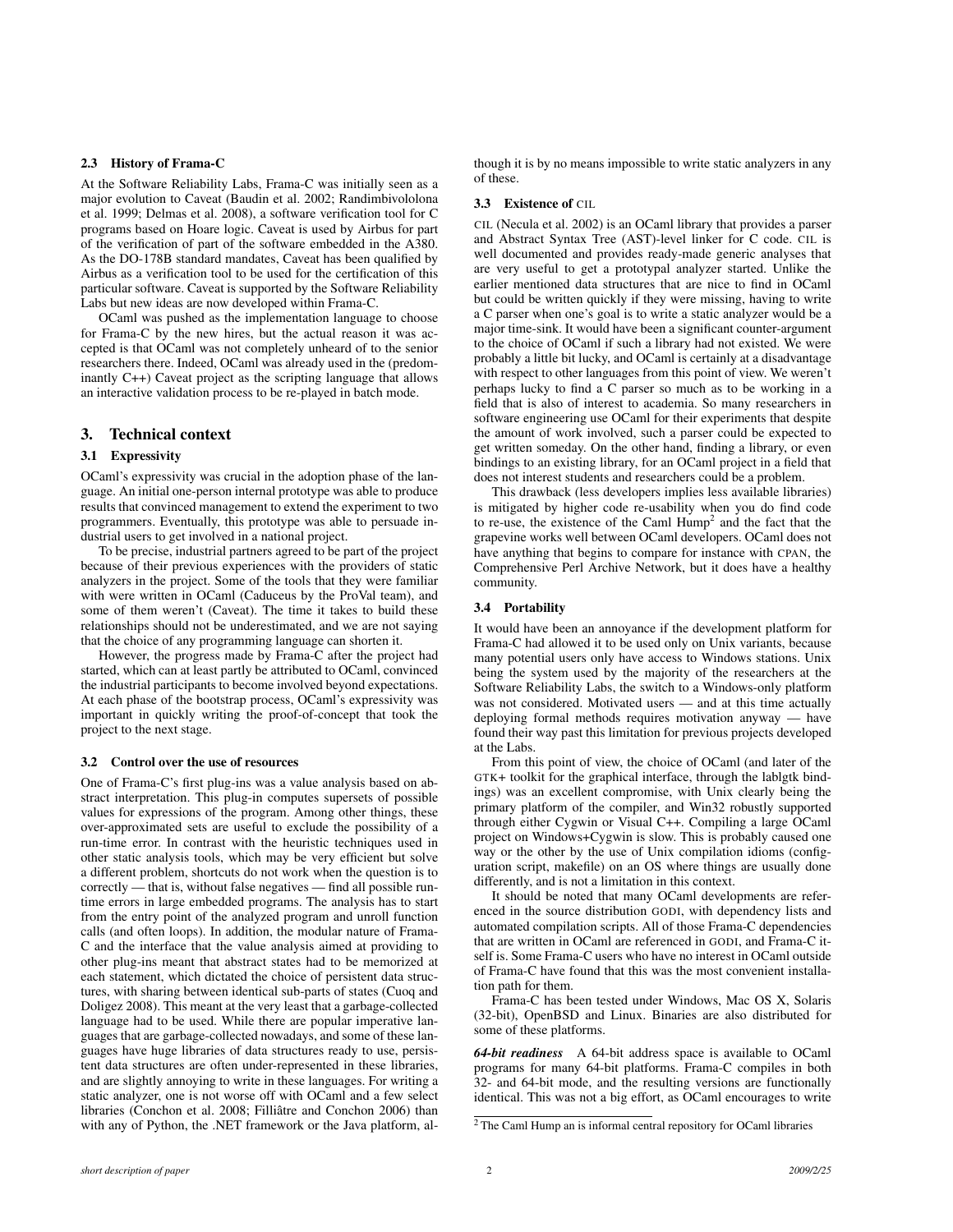high-level code, for instance by providing bignums. For some 64 bit-aware platforms (Mac OS X), it is a simple configure option to choose between 32-bit or 64-bit pointers at the time of compiling OCaml. For others, it is troublesome to go against the default size (Linux). With Linux, getting an OCaml compiler with a word size different from the distribution default is akin to building a crosscompiler. However, efforts are under way in the OCaml community to improve support for cross-compilation, including from Linux to Win32. We are looking forward to the maturation of such initiatives.

*Availability of a graphical toolkit* Frama-C uses the GTK+ toolkit for its graphical user interface. This section does not discuss the merits or demerits of this toolkit with respect to others. The question it tries to answer is "If I choose OCaml for a software project, will I find one satisfactory toolkit to design the user interface with?". The choice of the GTK+ toolkit for Frama-C was somewhat arbitrary, but it allows to give a positive answer to the question above, without prejudice to other available toolkits.

Our experience is that for some Unix variants (Solaris, Mac OS X, very old Linux distributions), it is necessary to obtain and compile the missing GTK+ libraries manually, or semi-manually with the help of source distribution systems such as GARNOME or MacPorts. In this case, retrieving and installing the dependencies of the gtksourceview1 library (a GTK+ widget for displaying source code) is a pain. This is not directly an OCaml problem, but another development platform could have made it possible to use the modern gtksourceview2 (which solves the dependencies problem) or provided more toolkits to choose from initially (to the best of our knowledge, OCaml only offers Tk and GTK+ at this time). Now that gtksourceview2 has become stable, there is talk on the lablgtk development list about including it in lablgtk. This is anyway a very minor quibble. It should be kept in mind for comparison that Java or .NET/Mono do not come pre-installed on every platform either. Again, we have no reason to regret the choices of OCaml and GTK+ from the standpoint of portability.

*OCaml as a scripting language* It should be noted that while this is not its strongest point, OCaml is an acceptable scripting language. In other words, when OCaml is chosen as the main language for a new project, the project may be saved the introduction of additional dependencies towards various dedicated scripting languages down the road. For instance, the HTML pages of the Frama-C web site are processed with the yamlpp preprocessor, which is written in OCaml. For comparison, in its 15 years of development, Caveat had at one point accumulated dependencies towards Perl, Python, Bash and Zsh (in addition to C++, and in addition to OCaml, used for journalizing and re-playing). Some of these dependencies have since be removed, by replacing some tools with OCaml equivalents.

#### 3.5 Module system

OCaml's module system (Leroy 1996) has direct advantages: it creates separate namespaces and, when the modules are in separate files and interfaces have been defined, fully type-checked separate compilation. It is easy to underestimate the importance of these features in the management of a big project because they make the compiler transparent, but when they are missing, their absence is unpleasantly noticeable. We discuss these, and the (theoretically more interesting) functor system per se.

*Separate compilation* With OCaml, in bytecode, separate compilation has the same meaning as everywhere: compilation is parallelizable and only modified files need to be recompiled, with a quick final link phase. With native compilation, all the ancestors of the modified modules in the dependency graph must be recompiled, and the compilation of two files with a parenthood relationship can not be parallelized. Depending on the structure of an OCaml

project, recompilation after an incremental change in a low-level module may sometimes feel longish, but in truth, it is much faster to recompile Frama-C with ocamlopt than to recompile Caveat with  $g_{++}$ .

The existence of two OCaml compilers, one with blazingly fast compilation in general, the other with acceptable recompilation time and producing reasonably fast code, allows very short modifyrecompile-test cycles. Again, it is easy to take short recompilation times for granted but with other languages, when a software project grows in size, this can sometimes be lost, and sorely missed.

The OCaml compiler tries very hard not to get in the way between a programmer and his program, and it does not force the programmer to write interfaces. However, if the interface m.mli is missing for module M, the compiled interface is generated from m.ml. This means that any change to m.ml changes the compiled interface and forces the recompilation of every module that uses M, even in bytecode. In a large project, modules should always have interfaces, if only for the sake of separate compilation. OCaml has an option to generate automatically the interface m.mli that exports everything from M.

*Separate namespaces for compilation units* Orthogonally to separate compilation, but as importantly for big projects, OCaml's module system provides separate namespaces. Better yet, the compiler option -pack allows to group several compilation units into a namespace. As a consequence, compilation units that have been put into different packs may safely use the same name for a type, variable or module. For instance the types tree in files both called m.ml in packs lib1 and lib2 are seen as Lib1.M.tree and Lib2.M.tree.

This feature is very useful for libraries because libraries may use very common filenames (util.ml) with the guarantee that there will not be a clash at link-time for users of this library (on condition that the pack name itself is unique).

In Frama-C, plug-ins are independent from each other: each plug-in only interfaces with the Frama-C kernel, and does not see the implementation details of other plug-ins. In order to implement this separation, the Frama-C system automatically packs each plugin. Thus, two different plug-ins may use files with identical names and still be linked together within Frama-C.

*Interfaces and functors* The possibility to write functors (modules that are parameterized by other modules or functors), introduced before objects (at the time of Caml Special Light), has proved a workable, and completely statically checked, alternative to object-oriented programming. We use OCaml objects only when interfacing with existing OCaml code that uses objects (CIL and lablgtk), and use functors for the rest.

Some very structural idioms seem destined to be expressed with objects (or, for that matter, class types): equality, prettyprinting, hashconsing or marshaling functions<sup>3</sup>. Most of our data structure are complicated enough that automatically produced pretty-printers or equality functions would not fit the bill. Consequently, it is in our case neither more nor less tedious to write modules (and interfaces) that sport, in addition to a type t, functions such as pretty: Format.formatter -> t -> unit and equal:  $t \rightarrow t \rightarrow$  bool, and for unmarshaling values of a hashconsed type, rehash:  $t \rightarrow t$ . But, speaking of equality, it should be noted on the other hand that OCaml's polymorphic comparison functions (including  $=$ ,  $>=$  and even  $==$ ) are dangerous pitfalls. The type-checker does not complain when they are applied wrongly instead of, for instance, equal above.

<sup>&</sup>lt;sup>3</sup> In the presence of hashconsing, not only do you have to write your own unmarshaling functions, but they are extremely tricky to get right